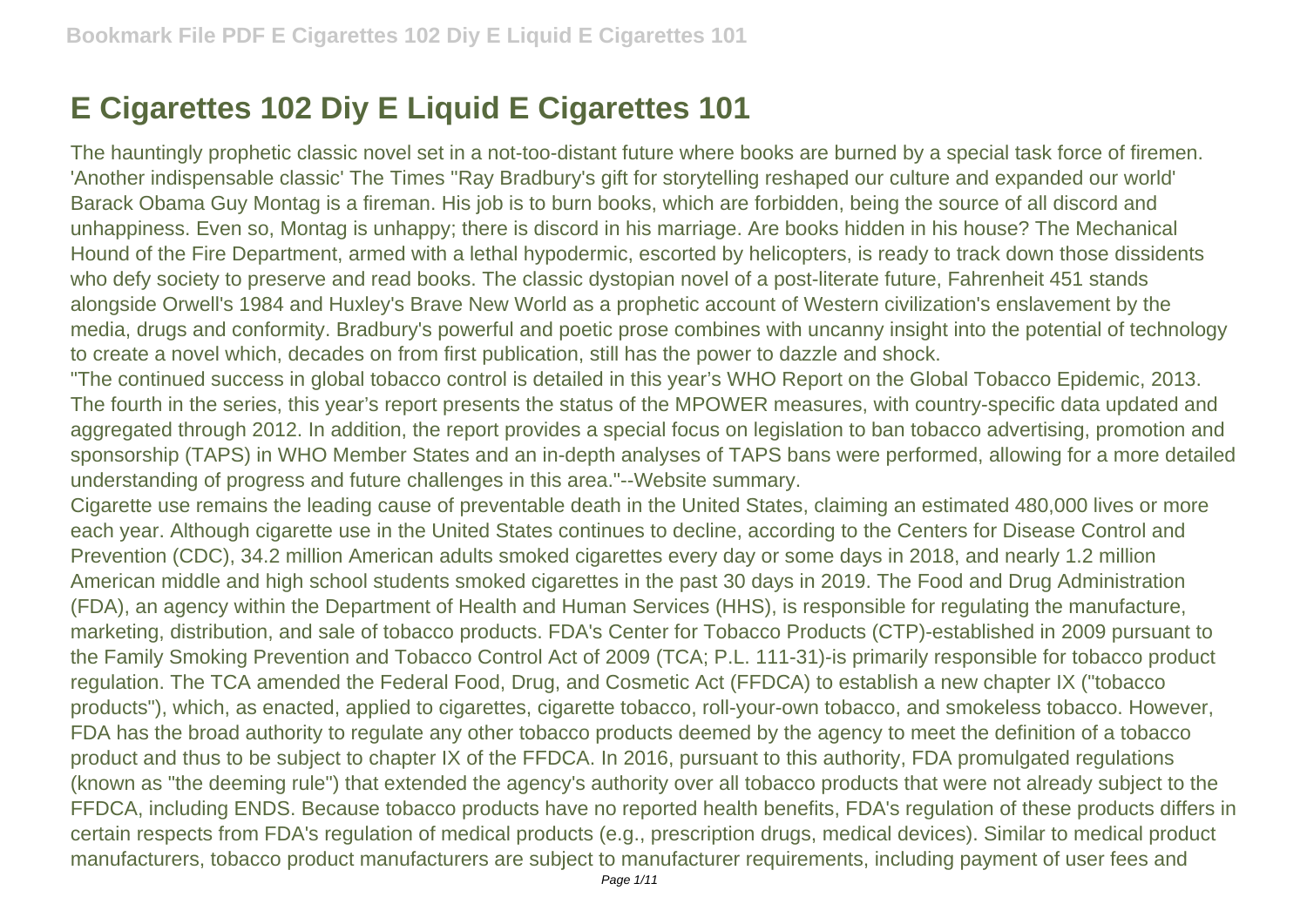premarket review, among other requirements. However, while medical product manufacturers are generally required to meet a standard of safety and effectiveness to receive premarket approval from FDA, tobacco product manufacturers are instead generally required to meet a standard "appropriate for the protection of public health" to receive marketing authorization. Tobacco product manufacturers, importers, distributors, and retailers are also required to comply with tobacco-specific requirements as a result of the harm that tobacco products pose to human health. Examples of such requirements include the development of tobacco product standards, submission of health information to the agency, and distribution and promotion restrictions, among others. In recent years, electronic nicotine delivery systems (ENDS) have become increasingly popular. ENDS is an umbrella term for various types of electronic tobacco products, including electronic cigarettes (e-cigarettes). An e-cigarette is a battery-operated device typically containing nicotine, flavorings, and other chemicals that, when heated, creates inhalable vapor. According to CDC analyses, 8.1 million American adults used e-cigarettes every day or some days in 2018, and about 5.4 million American middle and high school students used an e-cigarette in the past 30 days in 2019. There has been debate in the public health community regarding the impact of ENDS on public health. Some view ENDS as a safer alternative for adult cigarette smokers, while others are alarmed by increased use among youth. Further, the emergence of ecigarette, or vaping, product use-associated lung injury (EVALI) that has resulted in 60 deaths and the hospitalization of 2,711 individuals as of January 21, 2020 has raised further concern among public health stakeholders, Congress, and the general public.

Vast amounts of digital data are now generated daily by people as they go about their lives, yet social researchers are struggling to exploit it. At the same time, the challenges faced by society in the 21st century are growing ever more complex, and demands research that is bigger in scale, more collaborative and multi-disciplinary than ever before. This cutting-edge volume provides an accessible introduction to innovative digital social research tools and methods that harness this 'data deluge' and successfully tackle key research challenges. Contributions from leading international researchers cover topics such as: Qualitative, quantitative and mixed methods research Data management Social media and social network analysis Modeling and simulation Survey methods Visualizing social data Ethics and e-research The future of social research in the digital age This vibrant introduction to innovative digital research methods is essential reading for anyone conducting social research today.

And conclusions -- Introduction -- Estimation of environmental tobacco smoke exposure -- Hazard identification I: lung cancer in active smokers, long-term animal bioassays, and genotoxicity studies -- Hazard identification II: interpretation of epidemiologic studies on environmental tobacco smoke and lung cancer -- Population risk of lung cancer from passive smoking -- Passive smoking and respiratory disorders other than cancer -- Assessment of increased risk for respiratory illnesses in children from environmental tobacco smoke.

Have a date yet for the end of the world as we know it? Dee Baker, star programmer for a Fortune 100 media powerhouse, has options. She also has access to the secret plans of the U.S. government to make the end of the world survivable, for some. The ultimate job benefit is a berth in an ark, safe from the storms as climate change accelerates, and the processes that normalize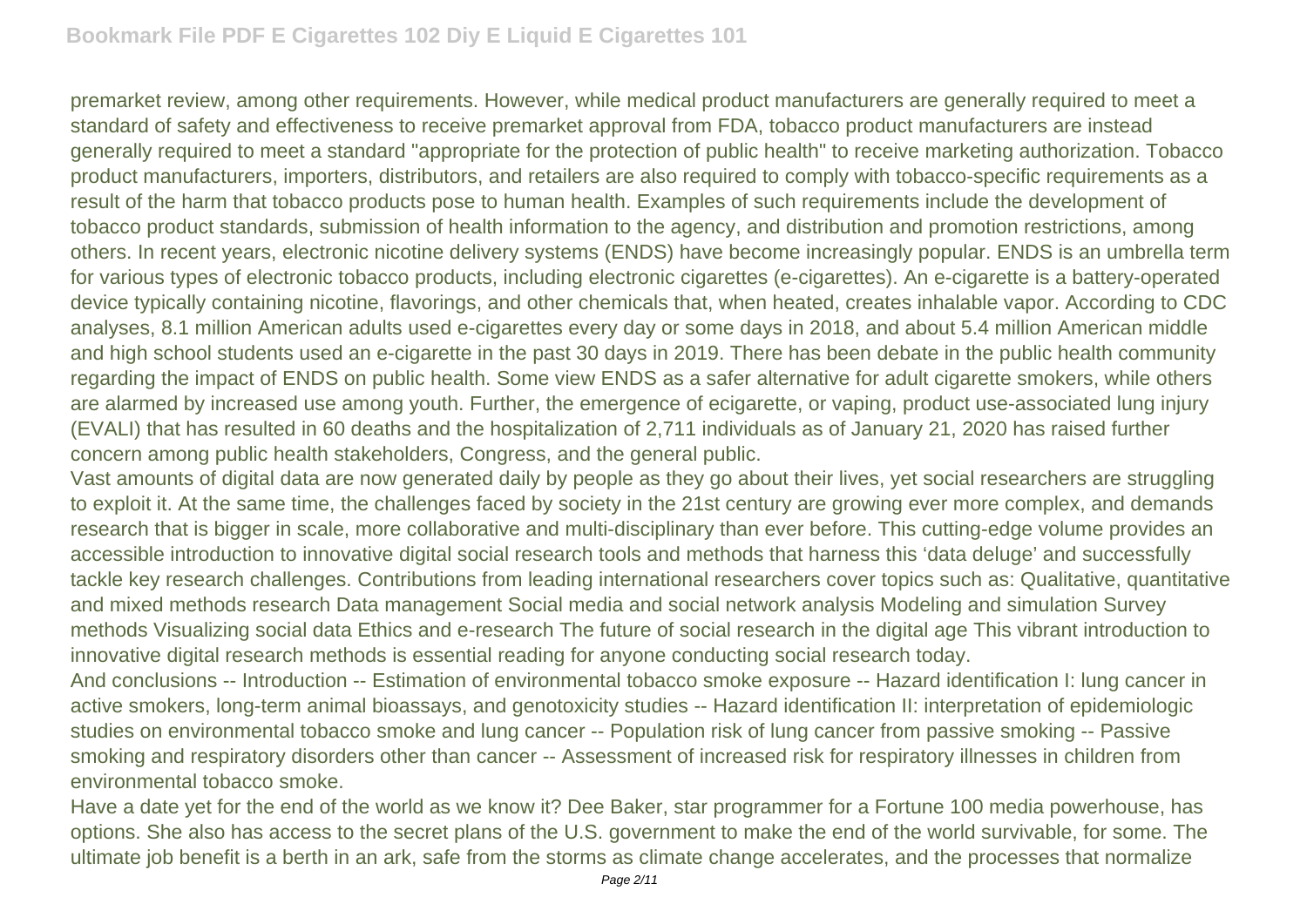Earth's climate sputter and fail. Will Dee be one of the fortunate few to get an ark berth? Or is that even the goal? Set in Connecticut, this near-term SF adventure is pre-apocalyptic, where ordinary people choose extraordinary ways to face a climate and world gone haywire.

Despite overwhelming evidence of tobacco's harmful effects and pressure from anti-smoking advocates, current surveys show that about one-quarter of all adults in the United States are smokers. This audience is the target for a wave of tobacco products and pharmaceuticals that claim to preserve tobacco pleasure while reducing its toxic effects. Clearing the Smoke addresses the problems in evaluating whether such products actually do reduce the health risks of tobacco use. Within the context of regulating such products, the committee explores key questions: Does the use of such products decrease exposure to harmful substances in tobacco? Is decreased exposure associated with decreased harm to health? Are there surrogate indicators of harm that could be measured quickly enough for regulation of these products? What are the public health implications? This book looks at the types of products that could reduce harm and reviews the available evidence for their impact on various forms of cancer and other major ailments. It also recommends approaches to governing these products and tracking their public health effects. With an attitude of healthy skepticism, Clearing the Smoke will be important to health policy makers, public health officials, medical practitioners, manufacturers and marketers of "reduced-harm" tobacco products, and anyone trying to sort through product claims. From basic science and fundamental procedures to the latest advanced techniques in reconstructive, esthetic, and implant therapy, Newman and Carranza's Clinical Periodontology, 13th Edition is the resource you can count on to help master the most current information and techniques in periodontology. Full color photos, illustrations, and radiographs show you how to perform periodontal procedures, while renowned experts from across the globe explain the evidence supporting each treatment and lend their knowledge on how to best manage the outcomes. UNIQUE! Periodontal Pathology Atlas contains the most comprehensive collection of cases found anywhere. Full-color photos and anatomical drawings clearly demonstrate core concepts and reinforce important principles. UNIQUE! Chapter opener boxes in the print book alert readers when more comprehensive coverage of topics is available in the online version of the text. NEW! Chapters updated to meet the current exam requirements for the essentials in periodontal education. NEW! Case-based clinical scenarios incorporated throughout the book mimic the new patient case format used in credentialing exams. NEW! Additional tables, boxes, and graphics highlight need-to-know information. NEW! Two new chapters cover periimplantitis and resolving inflammation. NEW! Section on evidence-based practice consists of two chapters covering evidence-based decision making and critical thinking.

The IARC Monographs series publishes authoritative independent assessments by international experts of the carcinogenic risks posed to humans by a variety of agents, mixtures and exposures. They are a resource of information for both researchers and national and international authorities. This volume is particularly significant because tobacco smoke not only causes more deaths from cancer than any other known agent; it also causes more deaths from vascular and respiratory diseases. This volume contains all the relevant information on both direct and passive smoking. It is organised by first looking at the nature of agent before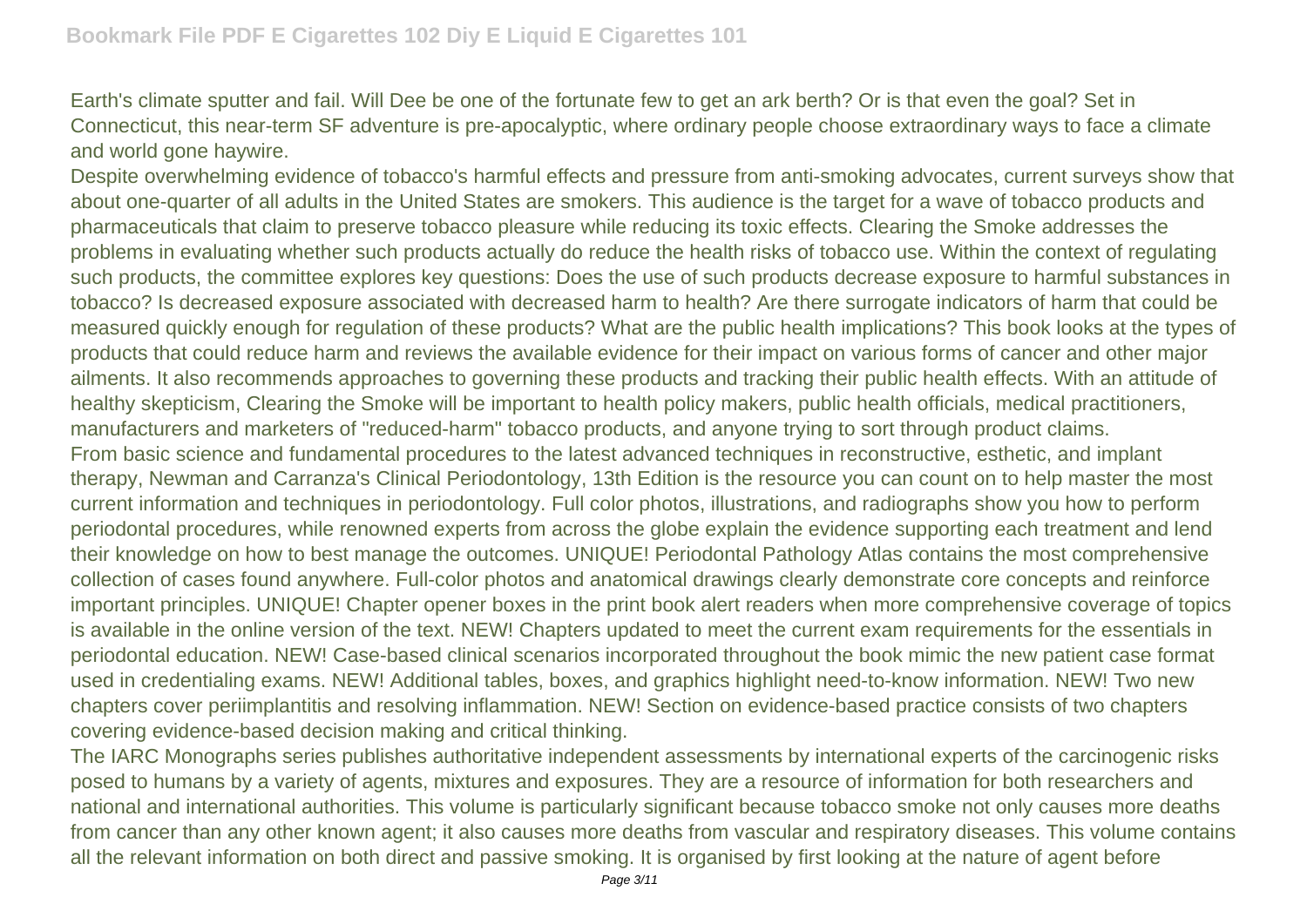collecting the evidence of cancer in humans. This is followed by carcinogenicity studies on animals and then any other data relevant to an evaluation.

This open access book provides a set of conceptual, empirical, and comparative chapters that apply a public policy perspective to investigate the political and institutional factors driving the use of evidence to inform health policy in low, middle, and high income settings. The work presents key findings from the Getting Research Into Policy (GRIP-Health) project: a five year, six country, programme of work supported by the European Research Council. The chapters further our understanding of evidence utilisation in health policymaking through the application of theories and methods from the policy sciences. They present new insights into the roles and importance of factors such as issue contestation, institutional arrangements, logics of appropriateness, and donor influence to explore individual cases and comparative experiences in the use of evidence to inform health policy. Justin Parkhurst is Associate Professor at the London School of Economics and Political Science (the LSE)'s Department of Health Policy, UK. He has conducted research on a range of global health policy issues and on the politics of evidence. He served as the Principal Investigator of the GRIP-Health programme of work. Benjamin Hawkins is Associate Professor at the Department of Global Health and Development, London School of Hygiene and Tropical Medicine, UK. His research focuses on the role of research evidence and corporate actors in health policy making. In addition, he works on European integration, multi-level governance international trade and political economy approaches to health policy. Stefanie Ettelt is Associate Professor at the Department of Health Services Research and Policy, London School of Hygiene and Tropical Medicine, UK. Her work examines the tensions between structure and agency in explaining the influence of evidence and research on policy-making and health system governance, particularly from a comparative perspective.

This Surgeon General's report details the causes and the consequences of tobacco use among youth and young adults by focusing on the social, environmental, advertising, and marketing influences that encourage youth and young adults to initiate and sustain tobacco use. This is the first time tobacco data on young adults as a discrete population have been explored in detail. The report also highlights successful strategies to prevent young people from using tobacco.

Rev. ed. of: Foundations of psychiatric mental health nursing / [edited by] Elizabeth M. Varcarolis, Margaret Jordan Halter. 6th ed. c2010.

Authored by two longtime researchers in tobacco science, The Chemical Components of Tobacco and Tobacco Smoke, Second Edition chronicles the progress made from late 2008 through 2011 by scientists in the field of tobacco science. The book examines the isolation and characterization of each component. It explores developments in pertinent analytical

The fact that tobacco ingestion can affect how people feel and think has been known for millennia, placing the plant among those used spiritually, honori?cally, and habitually (Corti 1931; Wilbert 1987). However, the conclusion that nicotine - counted for many of these psychopharmacological effects did not emerge until the nineteenth century (Langley 1905). This was elegantly described by Lewin in 1931 as follows: "The decisive factor in the effects of tobacco, desired or undesired, is nicotine. . . "(Lewin 1998). The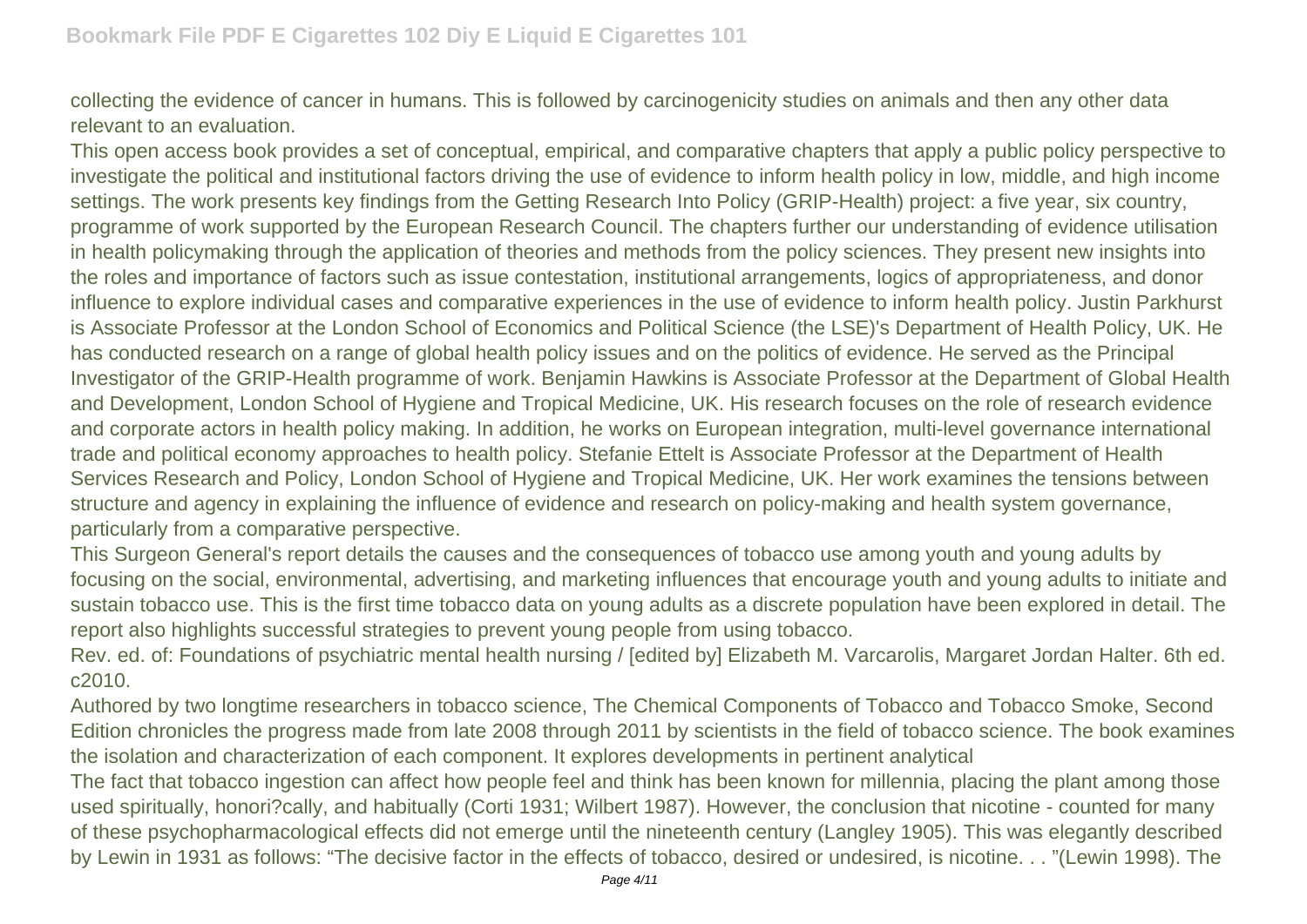use of nicotine as a pharmacological probe to und- stand physiological functioning at the dawn of the twentieth century was a landmark in the birth of modern neuropharmacology (Limbird 2004; Halliwell 2007), and led the pioneering researcher John Langley to conclude that there must exist some "- ceptive substance" to explain the diverse actions of various substances, including nicotine, when applied to muscle tissue (Langley 1905). Research on tobacco and nicotine progressed throughout the twentieth century, but much of this was from a general pharmacological and toxicological rather than a psychopharmacological perspective (Larson et al. 1961). There was some attention to the effects related to addiction, such as euphoria (Johnston 1941), tolerance (Lewin 1931), and withdrawal (Finnegan et al. 1945), but outside of research supported by the tobacco industry, addiction and psychopharmacology were not major foci for research (Slade et al. 1995; Hurt and Robertson 1998; Henning?eld et al. 2006; Henning?eld and Hartel 1999; Larson et al. 1961).

The purpose of this book is to gain a better understanding of the multitude of factors that determine longer life and improved quality of life in the years a person is alive. While the emphasis is primarily on the social and behavioral determinants that have an effect on the health and well-being of individuals, this publication also addresses quality of life factors and determinants more broadly. Each chapter in this book considers an area of investigation and ends with suggestions for future research and implications of current research for policy and practice. The introductory chapter summarizes the state of Americans' health and well-being in comparison to our international peers and presents background information concerning the limitations of current approaches to improving health and well-being. Following the introduction, there are 21 chapters that examine the effects of various behavioral risk factors on population health, identify trends in life expectancy and quality of life, and suggest avenues for research in the behavioral and social science arenas to address problems affecting the U.S. population and populations in other developed and developing countries around the world. Undergraduate and graduate students pursuing coursework in health statistics, health population demographics, behavioral and social science, and heatlh policy may be interested in this content. Additionally, policymakers, legislators, heatlh educators, and scientific organizations around the world may also have an interest in this resource.

Smoking was and remains one of the most important public healthcare issues. It is estimated that every year six million people die as a result of tobacco consumption. Several diseases are caused or worsened by smoking: different cancer types, heart disease, stroke, lung diseases and others. In this book we describe the different toxic effects of smoke on the human body in active and in passive smokers. It is also well known that many people who smoke wish to quit, but they rarely succeed. Smoking prevention and cessation are of utmost importance, thus we also describe different strategies and aspects of these issues. We hope that this book will help readers to understand better the effects of smoking and learn about new ideas on how to effectively help other people to stop smoking.

A volume in the Emerging Issues in Analytical Chemistry series, Analytical Assessment of E-Cigarettes: From Contents to Chemical and Particle Exposure Profiles addresses the many issues surrounding electronic cigarettes in an unprecedented level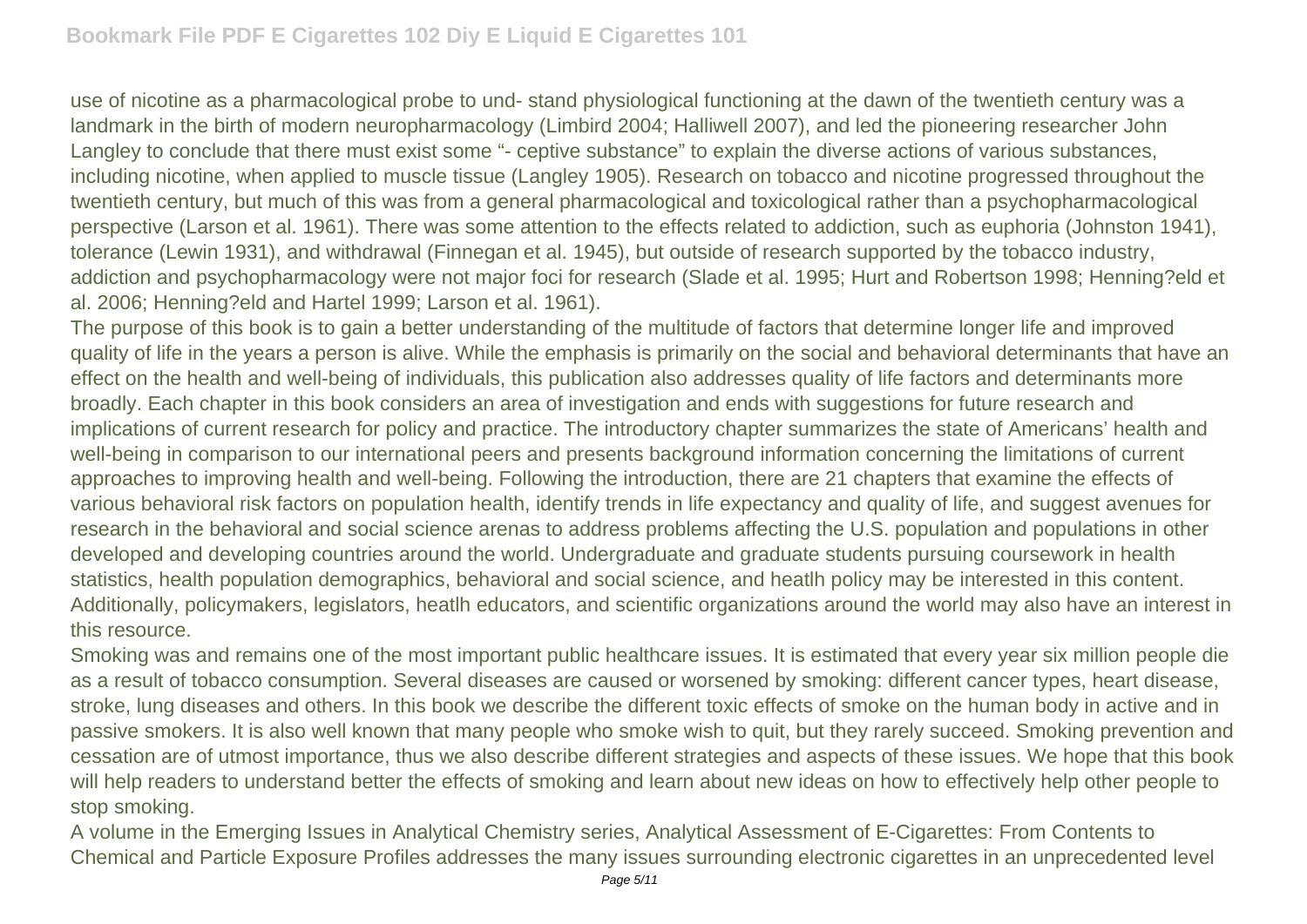of scientific detail. The plethora of product devices, formulations, and flavors, combined with the lack of industry standards and labeling requirements, quality control, and limited product oversight, has given rise to public concern about initiation of use and potential for adverse exposure and negative long-term health outcomes. This volume discusses how analytical methods can address these issues and support the manufacturing, labeling, distribution, testing, regulation, and monitoring for consistency of products with known chemical content and demonstrated performance characteristics. The book begins with the background on aerosol drug delivery services and e-cigarettes, constituents of nicotine-containing liquid dosing formulations, typical use scenarios and associated aerosol emissions, and chemical exposures and pharmacological and toxicological effect profiles, and then continues with descriptions of the analytical methods used to characterize the chemicals in formulations and emissions from ecigarettes, including their stability, physical particle-size distribution and thermal degradation under commonly employed conditions of use. Analytical methods enabling detection of biomarkers of exposure and harm in complex biological matrices are discussed, with an emphasis on constituents or emissions of current medicinal interest or with potential to produce harm. Opportunities and challenges for analytical chemistry in supporting the continued development and use of safe and consistent dosage formulations as alternatives to tobacco products are also explored, with a concluding section describing an analytical approach to a risk-benefit assessment of e-cigarette use on human health. The Emerging Issues in Analytical Chemistry series is published in partnership with RTI International and edited by Brian F. Thomas. Please be sure to check out our other featured volumes: Thomas, Brian F. and ElSohly, Mahmoud. The Analytical Chemistry of Cannabis: Quality Assessment, Assurance, and Regulation of Medicinal Marijuana and Cannabinoid Preparations, 9780128046463, December 2015. Hackney, Anthony C. Exercise, Sport, and Bioanalytical Chemistry: Principles and Practice, 9780128092064, March 2016. Tanna, Sangeeta and Lawson, Graham. Analytical Chemistry for Assessing Medication Adherence, 9780128054635, April 2016. Rao, Vikram; Knight, Rob; and Stoner, Brian. Sustainable Shale Oil and Gas: Analytical Chemistry, Biochemistry, and Geochemistry Methods, 9780128103890, September 2016. Discusses the chemistry and physics involved in aerosol production, inhalation, deposition, chemical exposure, and effect assessment Contains current information and state-of-the-science methods on e-cigarette emissions, exposures, and harm assessment Offers an authoritative, objective perspective from five of the most well-recognized scientists in their areas of expertise who have no personal stake in the e-cigarette industry or the opposition Includes a foreword written by Dr. Neal **Benowitz** 

Tobacco use among youth and young adults in any form, including e-cigarettes, is not safe. In recent years, e-cigarette use by youth and young adults has increased at an alarming rate. E-cigarettes are now the most commonly used tobacco product among youth in the United States. This timely report highlights the rapidly changing patterns of e-cigarette use among youth and young adults, assesses what we know about the health effects of using these products, and describes strategies that tobacco companies use to recruit our nation's youth and young adults to try and continue using e-cigarettes. The report also outlines interventions that can be adopted to minimize the harm these products cause to our nation's youth.E-cigarettes are tobacco products that deliver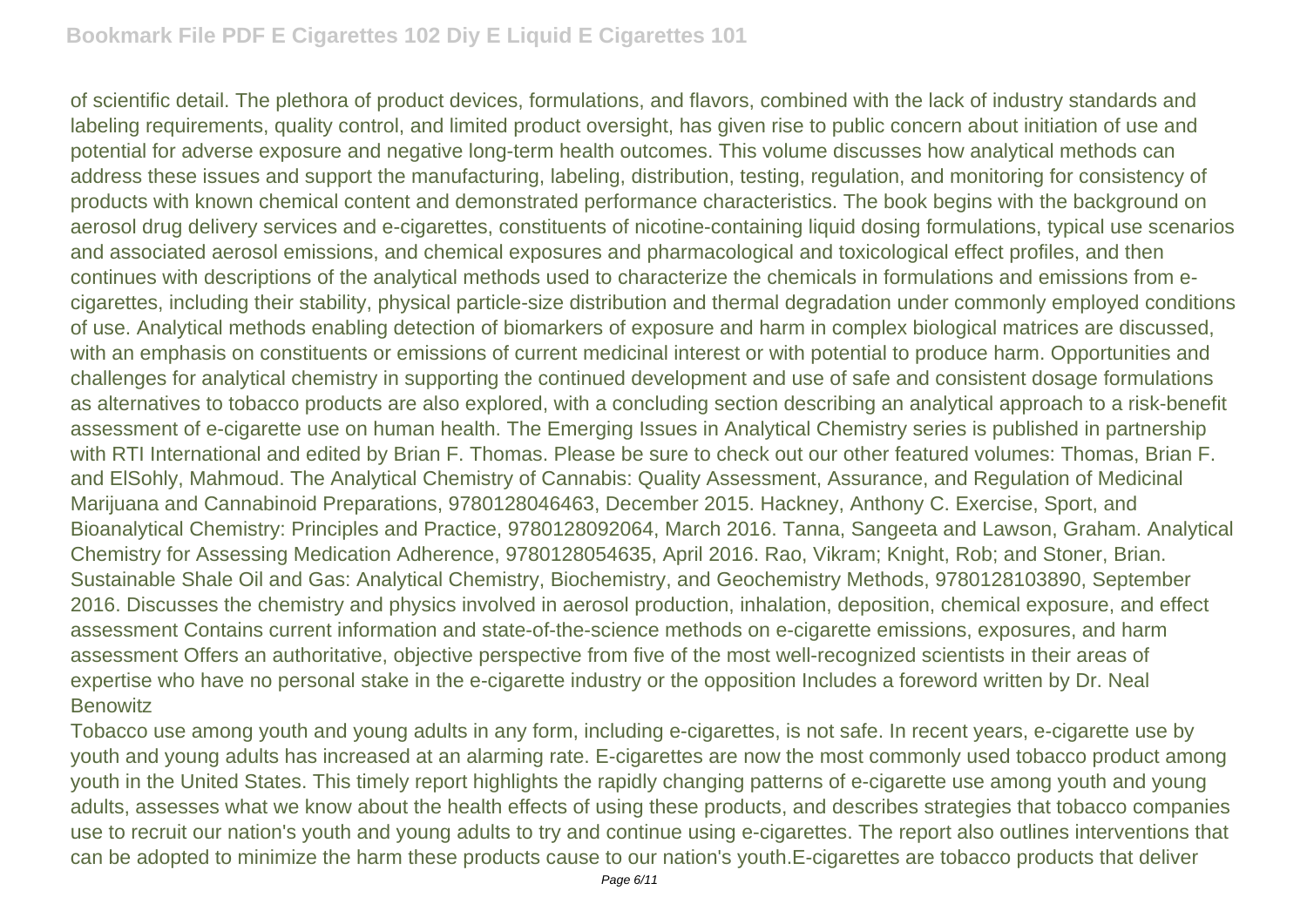nicotine. Nicotine is a highly addictive substance, and many of today's youth who are using e-cigarettes could become tomorrow's cigarette smokers. Nicotine exposure can also harm brain development in ways that may affect the health and mental health of our kids.E-cigarette use among youth and young adults is associated with the use of other tobacco products, including conventional cigarettes. Because most tobacco use is established during adolescence, actions to prevent our nation's young people from the potential of a lifetime of nicotine addiction are critical.E-cigarette companies appear to be using many of the advertising tactics the tobacco industry used to persuade a new generation of young people to use their products. Companies are promoting their products through television and radio advertisements that use celebrities, sexual content, and claims of independence to glamorize these addictive products and make them appealing to young people.

Ideal for fellows and practicing pulmonologists who need an authoritative, comprehensive reference on all aspects of pulmonary medicine, Murray and Nadel's Textbook of Respiratory Medicine offers the most definitive content on basic science, diagnosis, evaluation and treatment of the full spectrum of respiratory diseases. Full-color design enhances teaching points and highlights challenging concepts. Understand clinical applications and the scientific principles of respiratory medicine. Detailed explanations of each disease entity allow you to work through differential diagnoses. Key Points and Key Reading sections highlight the most useful references and resources for each chapter. An expanded sleep section now covers four chapters and includes control of breathing, consequences of sleep disruption, as well as obstructive and central apnea. New chapters in the Critical Care section cover Noninvasive Ventilation (NIV) and Extracorporeal Support of Gas Exchange (ECMO). New chapters focusing on diagnostic techniques now include Invasive Diagnostic Imaging and Image-Guided Interventions and Positron Emission Tomography, and a new chapter on Therapeutic Bronchoscopy highlights the interventional role of pulmonologists.

## E-Cigarettes 102: DIY E-LiquidCreateSpace

Millions of Americans use e-cigarettes. Despite their popularity, little is known about their health effects. Some suggest that ecigarettes likely confer lower risk compared to combustible tobacco cigarettes, because they do not expose users to toxicants produced through combustion. Proponents of e-cigarette use also tout the potential benefits of e-cigarettes as devices that could help combustible tobacco cigarette smokers to quit and thereby reduce tobacco-related health risks. Others are concerned about the exposure to potentially toxic substances contained in e-cigarette emissions, especially in individuals who have never used tobacco products such as youth and young adults. Given their relatively recent introduction, there has been little time for a scientific body of evidence to develop on the health effects of e-cigarettes. Public Health Consequences of E-Cigarettes reviews and critically assesses the state of the emerging evidence about e-cigarettes and health. This report makes recommendations for the improvement of this research and highlights gaps that are a priority for future research.

The nation has made tremendous progress in reducing tobacco use during the past 40 years. Despite extensive knowledge about successful interventions, however, approximately one-quarter of American adults still smoke. Tobacco-related illnesses and death place a huge burden on our society. Ending the Tobacco Problem generates a blueprint for the nation in the struggle to reduce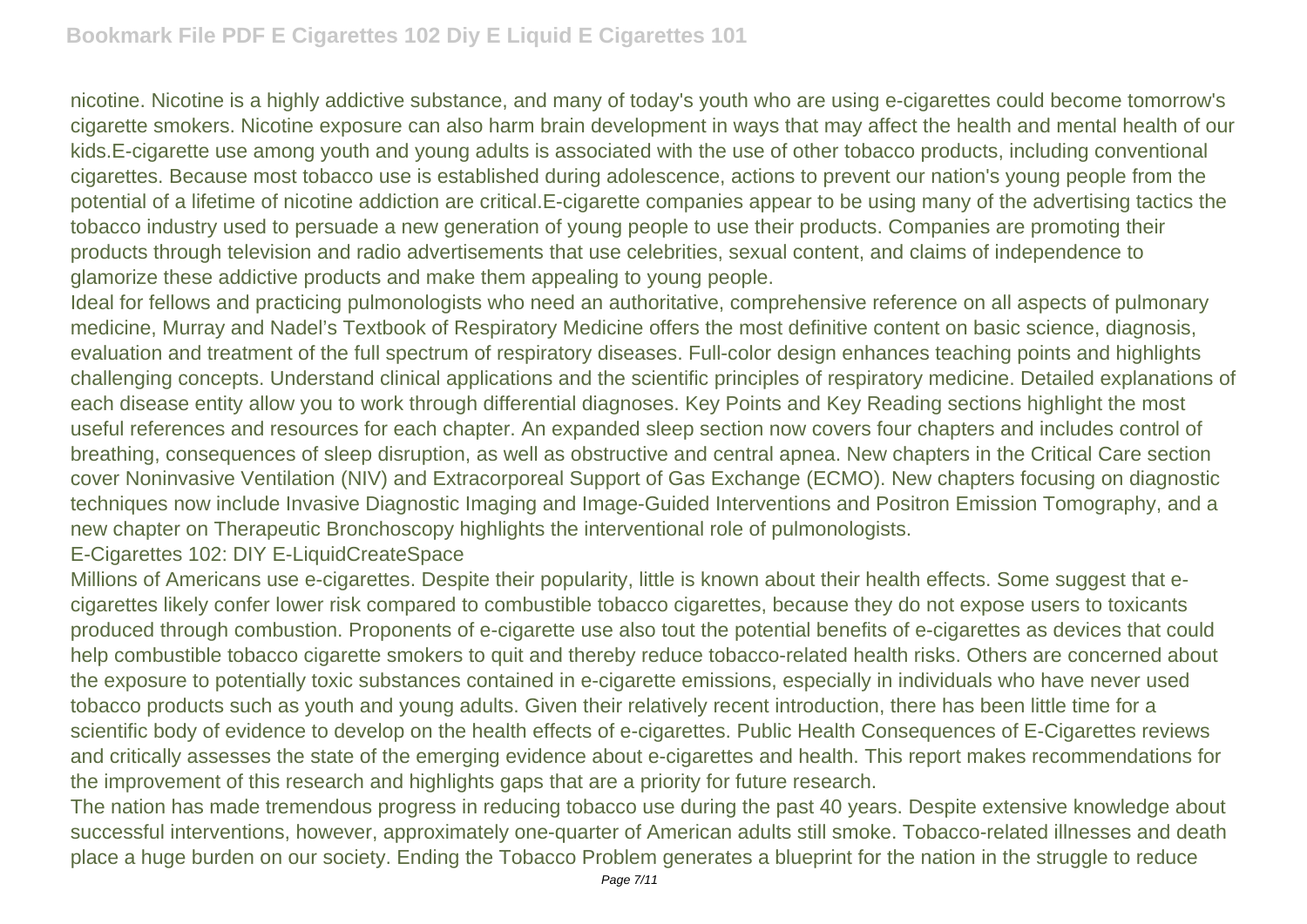tobacco use. The report reviews effective prevention and treatment interventions and considers a set of new tobacco control policies for adoption by federal and state governments. Carefully constructed with two distinct parts, the book first provides background information on the history and nature of tobacco use, developing the context for the policy blueprint proposed in the second half of the report. The report documents the extraordinary growth of tobacco use during the first half of the 20th century as well as its subsequent reversal in the mid-1960s (in the wake of findings from the Surgeon General). It also reviews the addictive properties of nicotine, delving into the factors that make it so difficult for people to quit and examines recent trends in tobacco use. In addition, an overview of the development of governmental and nongovernmental tobacco control efforts is provided. After reviewing the ethical grounding of tobacco control, the second half of the book sets forth to present a blueprint for ending the tobacco problem. The book offers broad-reaching recommendations targeting federal, state, local, nonprofit and for-profit entities. This book also identifies the benefits to society when fully implementing effective tobacco control interventions and policies. Data suggest that exposure to secondhand smoke can result in heart disease in nonsmoking adults. Recently, progress has been made in reducing involuntary exposure to secondhand smoke through legislation banning smoking in workplaces, restaurants, and other public places. The effect of legislation to ban smoking and its effects on the cardiovascular health of nonsmoking adults, however, remains a question. Secondhand Smoke Exposure and Cardiovascular Effects reviews available scientific literature to assess the relationship between secondhand smoke exposure and acute coronary events. The authors, experts in secondhand smoke exposure and toxicology, clinical cardiology, epidemiology, and statistics, find that there is about a 25 to 30 percent increase in the risk of coronary heart disease from exposure to secondhand smoke. Their findings agree with the 2006 Surgeon General's Report conclusion that there are increased risks of coronary heart disease morbidity and mortality among men and women exposed to secondhand smoke. However, the authors note that the evidence for determining the magnitude of the relationship between chronic secondhand smoke exposure and coronary heart disease is not very strong. Public health professionals will rely upon Secondhand Smoke Exposure and Cardiovascular Effects for its survey of critical epidemiological studies on the effects of smoking bans and evidence of links between secondhand smoke exposure and cardiovascular events, as well as its findings and recommendations.

This book presents a counter-view, based on a survey of several thousand young persons and adults, probing attitudes, beliefs, feelings, and perceptions of risk associated with smoking. The authors agree that young smokers give little or no thought to health risks or the problems of addiction. The survey data contradicts the model of informed, rational choice and underscores the need for aggressive policies to counter tobacco firms' marketing and promotional efforts and to restrict youth access to tobacco. Presents an introduction to the open-source electronics prototyping platform.

Make Your Own E-Liquid and Take Control Mixng your own e-liquid is fun and easy-and saves money, too. You can make greattasting e-liquids for about \$2 per 30ml bottle. Think you're too busy? With the author's unusual two-stage approach, you can slap together the week's supply of e-liquid in minutes. And do it more safely than the one-stage method. Dangerous high nicotine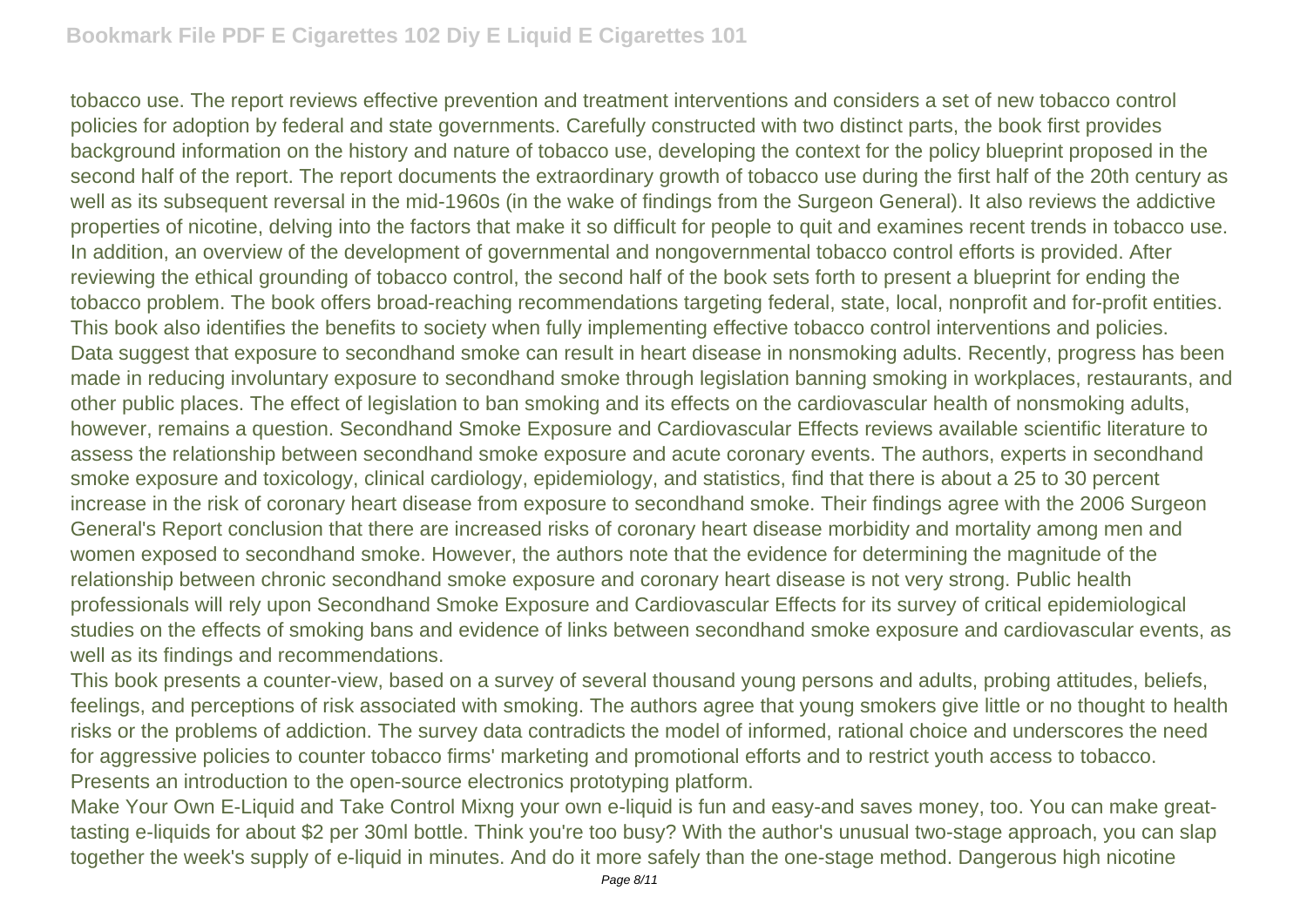concentrates are completely optional. Nothing affects your enjoyment of vaping more than a delicious e-liquid with just the right flavor, nicotine level, throat hit, and vapor production. Great hardware can't overcome a foul-flavored e-liquid. Most vapers soon have a collection of dusty e-juice rejects. Being picky goes beyond flavor. With DIY (do-it-yourself) e-liquid, you control what goes into your lungs. E-Cigarettes 102 covers your options and risks in making a healthy vape. Flavored e-liquids are a favored target of hostile regulation. Recent proposals tried to ban flavored e-liquids in New York and elsewhere. With DIY e-liquid, you can assure your own supply of great-tasting e-liquid, despite what regulators do. E-Cigarettes 102 is the missing guidebook to help you explore DIY with confidence. It covers: Semi-Homemade DIY-get started in minutes. Advanced DIY-how to develop your own recipes. DIY math explained-plus a DIY calculator companion to the book. Understand your options-the bases, the nicotine, the flavors, the risks. Tool up-sample shopping carts and the tools you need. The low-down-on steeping and e-liquid base alternatives. 25 favorite DIY recipes from the author and guest DIY-ers. Illustrated. Appendices provide a glossary and Internet links. If you've ever found yourself being picky about your e-liquid, you owe it to yourself to try this rewarding craft. Try the book today. E-Cigarettes 102: DIY E-Liquid is the second volume of the series started in E-Cigarettes 101: How to Start Vaping. Informed by 5 years' experience in vaping and DIY e-liquid, let this series be your guide.

Now a major motion picture from Lionsgate starring Brie Larson, Woody Harrelson, and Naomi Watts. MORE THAN SEVEN YEARS ON THE NEW YORK TIMES BESTSELLER LIST The perennially bestselling, extraordinary, one-of-a-kind, "nothing short of spectacular" (Entertainment Weekly) memoir from one of the world's most gifted storytellers. The Glass Castle is a remarkable memoir of resilience and redemption, and a revelatory look into a family at once deeply dysfunctional and uniquely vibrant. When sober, Jeannette's brilliant and charismatic father captured his children's imagination, teaching them physics, geology, and how to embrace life fearlessly. But when he drank, he was dishonest and destructive. Her mother was a free spirit who abhorred the idea of domesticity and didn't want the responsibility of raising a family. The Walls children learned to take care of themselves. They fed, clothed, and protected one another, and eventually found their way to New York. Their parents followed them, choosing to be homeless even as their children prospered. The Glass Castle is truly astonishing—a memoir permeated by the intense love of a peculiar but loyal family.

The National Institutes of Health Publication 07-6242, The Role of the Media in Promoting and Reducing Tobacco Use, NCI Tobacco Control Monograph 19, (the 19th of the Tobacco Control Monograph series of the National Cancer Institute (NCI) provides a critical, scientific review and synthesis of current evidence regarding the power of the media both to encourage and discourage tobacco use. The work presented is the most current and comprehensive distillation of the scientific literature on media communications in tobacco promotion and tobacco control. The six main parts of this monograph deal with aspects of media communications relevant to tobacco promotion and tobacco control. Part 1, an overview, frames the rationale for the monograph's organization and presents the key issues and conclusions of the research as a whole and of the individual chapters. This section describes media research theories that guided this assessment of the relationship between media and tobacco use, which can be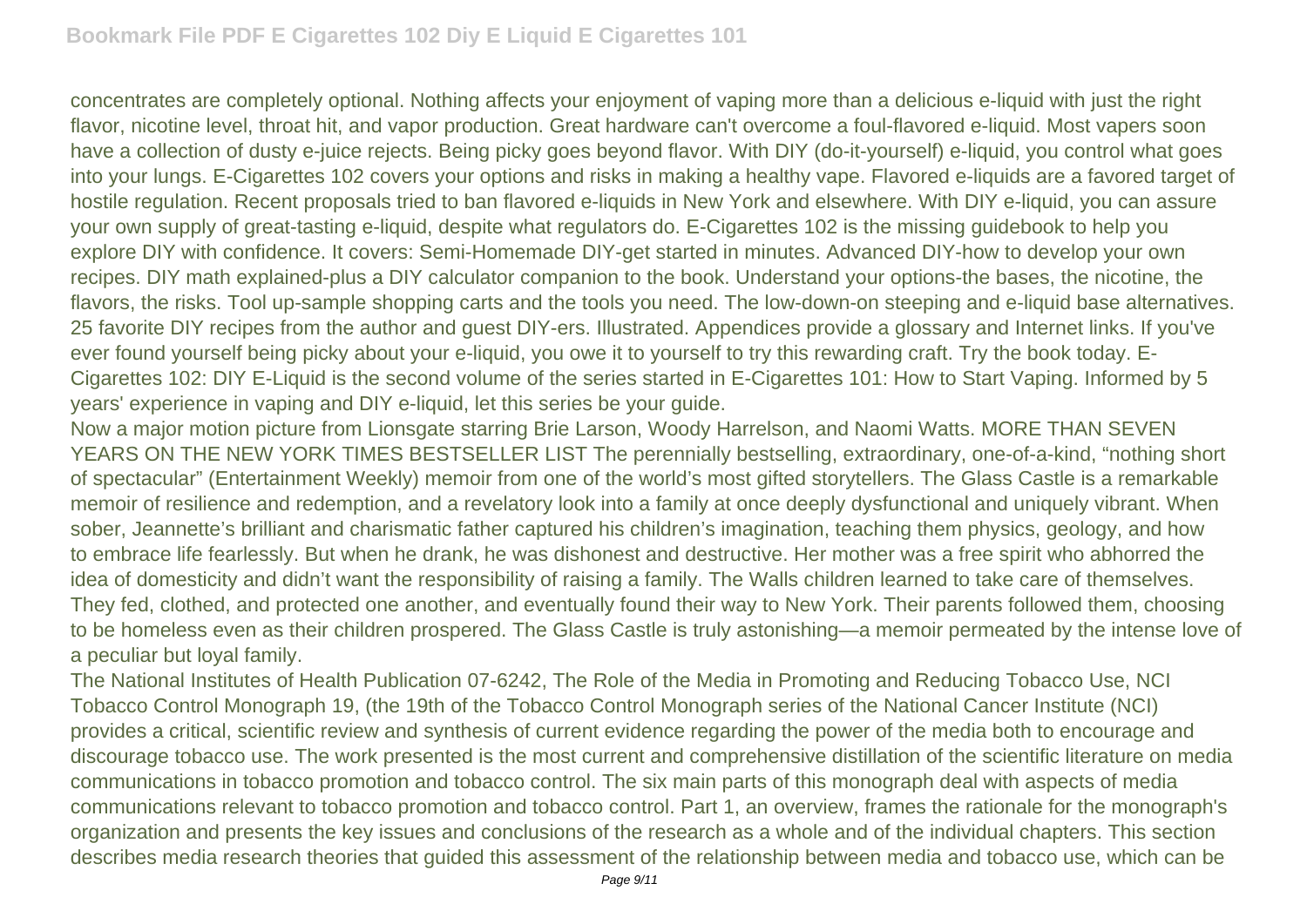viewed as a multilevel issue ranging from consumer-level advertising and promotion to stakeholder-level marketing aimed toward retailers, policymakers, and others. Part 2 further explores tobacco marketing—the range of media interventions used by the tobacco industry to promote its products, such as brand advertising and promotion, as well as corporate sponsorship and advertising. This section also evaluates the evidence for the influence of tobacco marketing on smoking behavior and discusses regulatory and constitutional issues related to marketing restrictions. Part 3 explores how both the tobacco control community and the tobacco industry have used news and entertainment media to advocate their positions and how such coverage relates to tobacco use and tobacco policy change. The section also appraises evidence of the influence of tobacco use in movies on youth smoking initiation. Part 4 focuses on tobacco control media interventions and the strategies, themes, and communication designs intended to prevent tobacco use or encourage cessation, including opportunities for new media interventions. This section also synthesizes evidence on the effectiveness of mass media campaigns in reducing smoking. Part 5 discusses tobacco industry efforts to diminish media interventions by the tobacco control community and to use the media to oppose state tobacco control ballot initiatives and referenda. Finally, Part 6 examines possible future directions in the use of media to promote or to control tobacco use and summarizes research needs and opportunities. Key lessons from this volume can inform policymakers as well as scientists and practitioners. Most critical from a policy standpoint is the conclusion, supported by strong evidence, that both exposure to tobacco marketing and depictions of tobacco in movies promote smoking initiation. In the United States in 2005—the same year in which 2.7 million American adolescents aged 12 to 17 used cigarettes in the past month1 and 438,000 Americans died prematurely from diseases caused by tobacco use or secondhand smoke exposure2—the tobacco industry spent \$13.5 billion (in 2006 dollars) on cigarette advertising and promotion,3 an average of \$37 million per day. The tobacco industry continues to succeed in overcoming partial restrictions on tobacco marketing in the United States, and tobacco marketing remains pervasive and effective in promoting tobacco use. Efforts to curb the depiction of tobacco use in movies have increased in recent years, and the evidence reviewed here indicates that progress in this area could be expected to translate into lower rates of youth smoking initiation in the future. Strong evidence indicates that media campaigns can reduce tobacco use. This volume highlights the complexities of assessing the media's influence on tobacco-related attitudes and behavior. A vast range of research is reviewed. $\sim$ When his teacher sets the class a History project, Sam cannot choose which bit of History he prefers, so decides to do ALL OF IT. A very funny, ironic child"s-eye view on the history of the world, complete with his own illustrations U.S. Navy personnel who work on submarines are in an enclosed and isolated environment for days or weeks at a time when at sea. Unlike a typical work environment, they are potentially exposed to air contaminants 24 hours a day. To protect workers from potential adverse health effects due to those conditions, the U.S. Navy has established exposure guidance levels for a number of contaminants. The Navy asked a subcommittee of the National Research Council (NRC) to review, and develop when necessary, exposure guidance levels for specific contaminants. This volume, the third in a